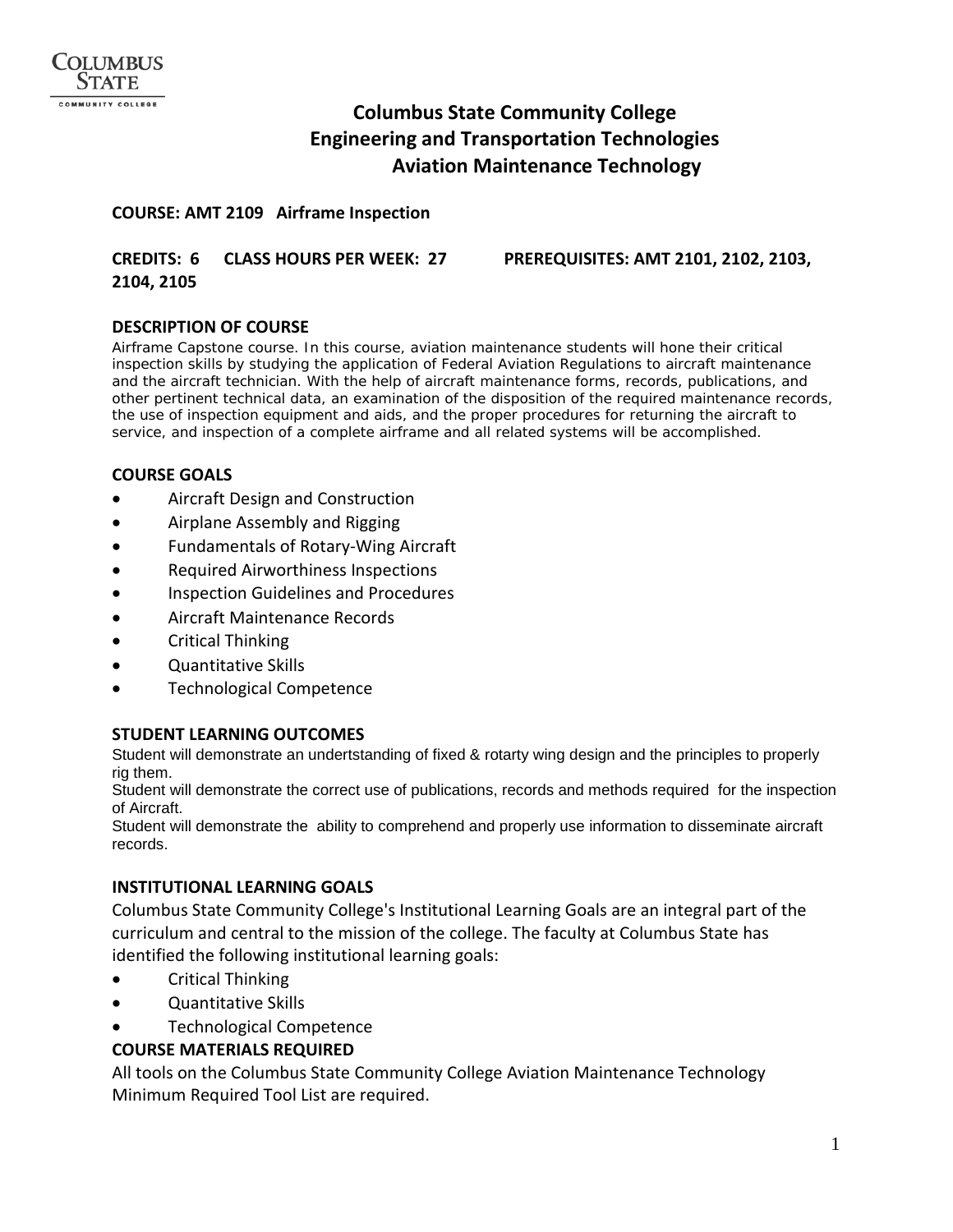# **TEXTBOOKS—REQUIRED AND OPTIONAL READINGS**

Airframe 8083-31 Vol 1 Airframe 8083-31 Vol 2 Airframe Workbook A&P Airframe Test Guide

## **AVIATION MAINTENANCE TECHNOLOGY SYLLABUS STATEMENTS**

Aviation Maintenance Technology required College Syllabus Statements on **Assessment**, **Participation and Safety**, and **Attendance** can be found at

<http://www.cscc.edu/academics/departments/aviation-maintenance/requirements.shtml> or on the College website –Search 'Aviation'; click on 'Aviation Maintenance'; click on 'Requirements' tab.

## **SPECIAL COURSE REQUIREMENTS**

Part 147 Para 147.21 (d) (3) and 147.31 (b) state that tests must be given in all subject areas and that the tests given must all be passed.

As students progress through the program, they will be given subject area tests relative to the course subject areas. Students must demonstrate a 70% minimum passing score on every subject test. If a subject area test is failed, the student will be given additional opportunities to pass the subject test. All subject tests must be passed before a certificate of program completion can be issued.

FAA Subject Are Test for this course:

II-F Assembly and Rigging II-G Airframe Inspection

To be awarded a Certificate of Program Completion, in addition to subject area testing, the student must also:

Successfully pass each course required for the certificate. Requirements for passing each course include:

> A 70% average evaluation for graded course elements. Instructors determine the weights of course grading.

Successful completion of all required laboratory requirements of the course.

Attendance in compliance with the attendance policy.

Students can pass a course with a grade of "D", however students must have a minimum overall Grade Point Average of 2.0 (out a possible 4.0) to be awarded a certificate of completion. Courses can be repeated to improve grades.

| Grade Area | Weight | Percentage | Lab Project | Pass | Fail |
|------------|--------|------------|-------------|------|------|
|            |        | Earned     |             |      |      |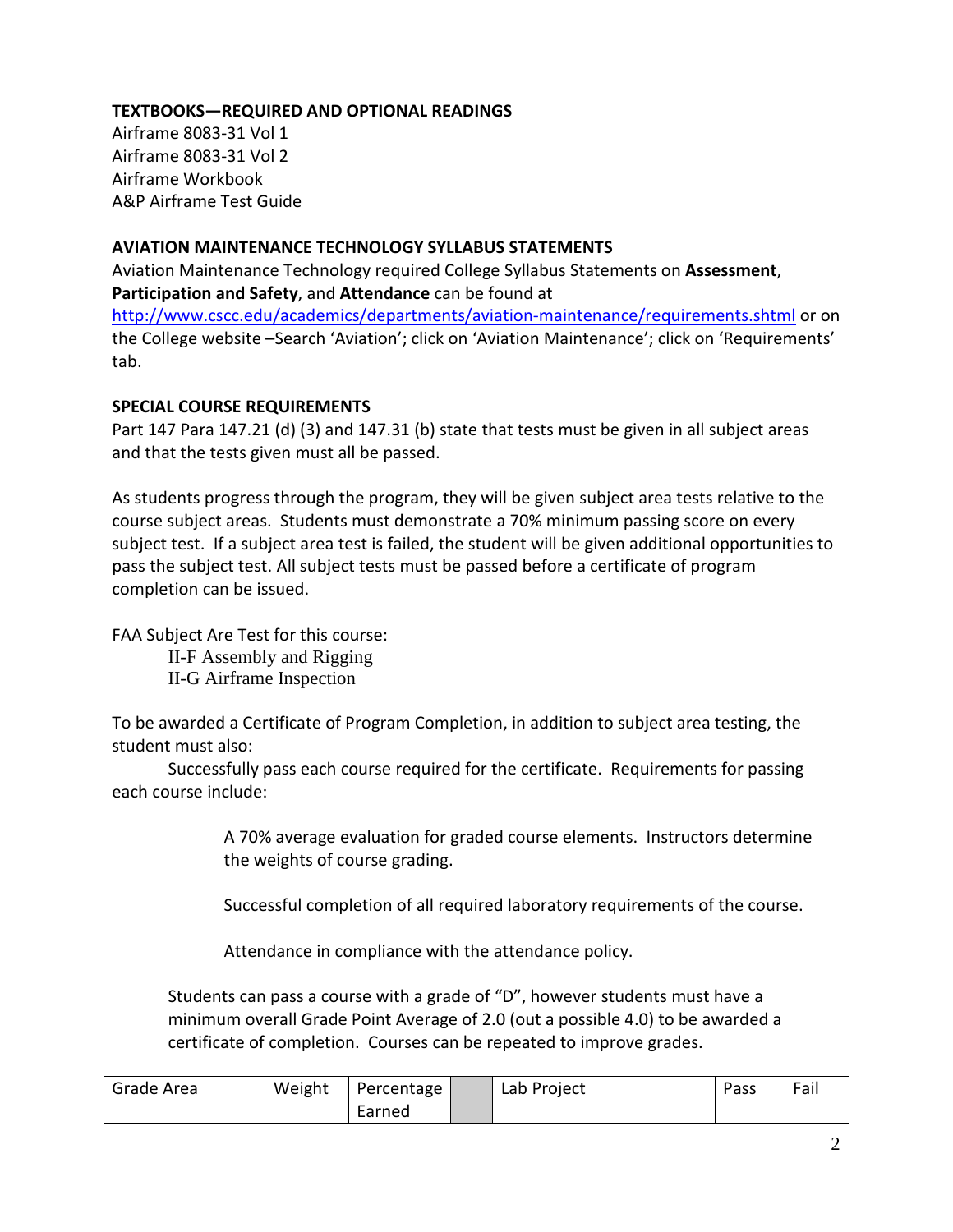| <b>Unit Tests</b>         | 60%  | Design & Construction     |                                 |  |  |
|---------------------------|------|---------------------------|---------------------------------|--|--|
| Quiz                      | 0%   |                           | Airplane Assembly & Rigging     |  |  |
| Final                     | 20%  |                           | Fundamentals of Rotary-<br>Wing |  |  |
| Participation &<br>Safety | 10%  |                           | <b>Required Inspections</b>     |  |  |
| Use of own tools          | 10%  | Guidelines and Procedures |                                 |  |  |
| Total                     | 100% |                           | Maintenance Records             |  |  |
| Course Letter Grade       |      |                           |                                 |  |  |
|                           |      |                           |                                 |  |  |

Student Resources, Rights, and Responsibilities: Columbus State Community College required College Syllabus Statements on College Policies and Student Support Services can be found at [https://www.cscc.edu/academics/syllabus.shtml.](https://www.cscc.edu/academics/syllabus.shtml)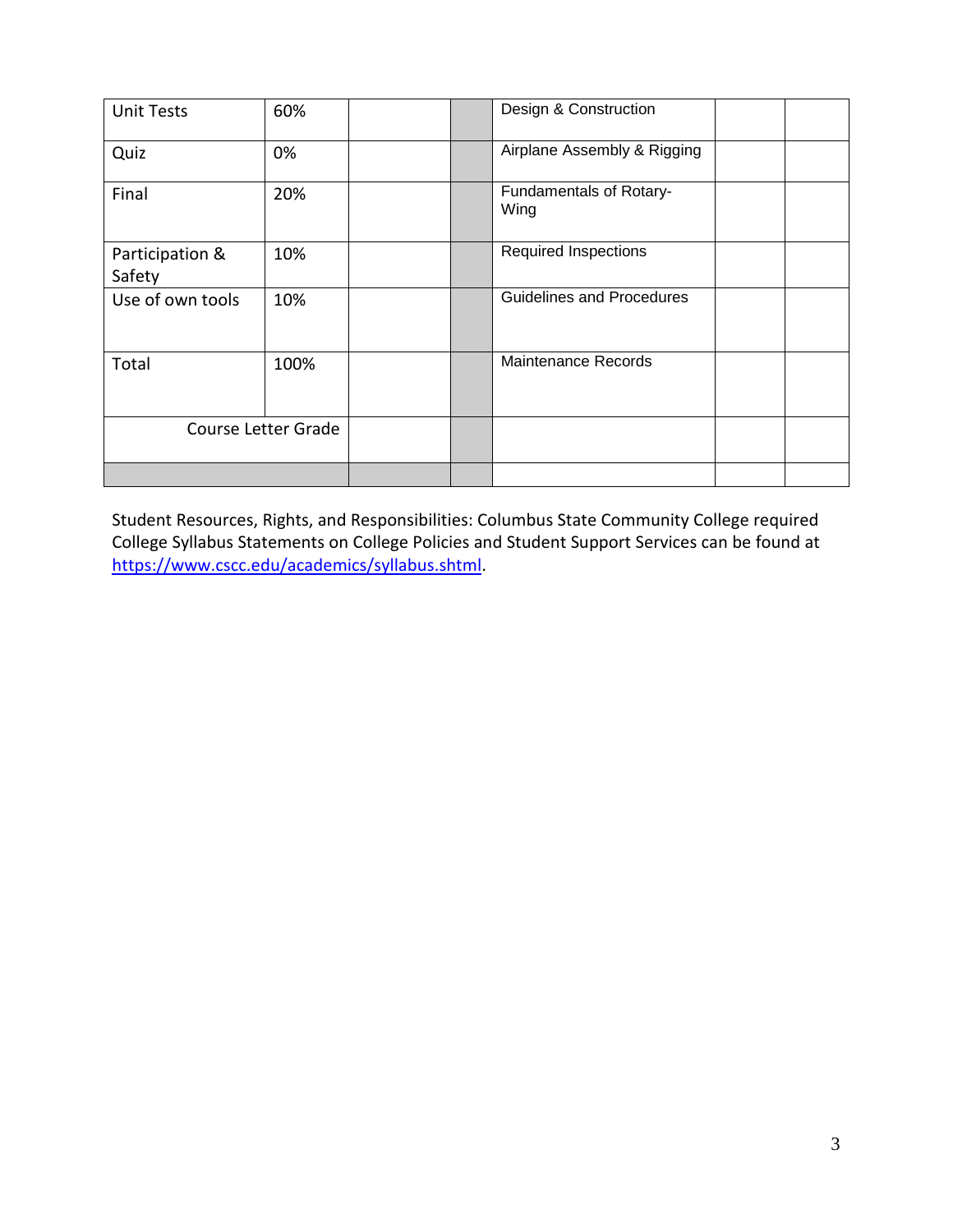#### **UNITS OF INSTRUCTION – AMT 2109**

| <b>ASSIGNMENT</b>   | <b>LEARNING</b>                                   | <b>ASSESSMENT</b>   | <b>ASSIGNMENTS</b> |                                            |  |
|---------------------|---------------------------------------------------|---------------------|--------------------|--------------------------------------------|--|
|                     | <b>OBJECTIVES/GOALS</b>                           | <b>METHODS</b>      |                    |                                            |  |
|                     |                                                   | Test,<br>Worksheets | Read:              | <b>Aviation Maintenance Technicians</b>    |  |
|                     | Aircraft Design and                               |                     |                    | Airframe Vol. 1 Chapt. 1-1 to 34           |  |
| <b>Assignment 1</b> | Construction                                      |                     | Labs:              | Design and Construction<br>worksheet       |  |
|                     |                                                   |                     | Test:              | Design and Construction                    |  |
|                     | <b>Airplane Assembly</b><br>and Rigging           | Test,<br>Worksheets | Read:              | <b>Aviation Maintenance Technicians</b>    |  |
|                     |                                                   |                     |                    | Airframe Chapt. 2-1-16, 2-41-58            |  |
| <b>Assignment 2</b> |                                                   |                     | Labs:              | Airplane Assembly and Rigging<br>worksheet |  |
|                     |                                                   |                     | Test:              | <b>Assembly &amp; Rigging</b>              |  |
|                     | Fundamentals of<br>Rotary-Wing Aircraft           | Test,<br>Worksheets | Read:              | <b>Aviation Maintenance Technicians</b>    |  |
|                     |                                                   |                     |                    | Airframe Chapt. 1-40-46, 2-16-40           |  |
| <b>Assignment 3</b> |                                                   |                     | Labs:              | Rotary-Wing Theory/Maintenance             |  |
|                     |                                                   |                     |                    | Lab projects                               |  |
|                     |                                                   |                     | Test:              | Rotary-Wing fundamentals                   |  |
|                     | Required<br>Airworthiness<br>Inspections          | Test,<br>Worksheets | Read:              | <b>Aviation Maintenance Technicians</b>    |  |
|                     |                                                   |                     |                    | Airframe Chapt. 2-60-69                    |  |
| <b>Assignment 4</b> |                                                   |                     | Labs:              | <b>Required Inspection</b>                 |  |
|                     |                                                   |                     |                    | Lab projects                               |  |
|                     |                                                   |                     | Test:              | <b>Required Airworthiness</b>              |  |
|                     |                                                   |                     |                    | Inspections                                |  |
| <b>Assignment 5</b> | Inspection<br>Guidelines and<br><b>Procedures</b> | Test,<br>Worksheets | Read:              | <b>Aviation Maintenance Technicians</b>    |  |
|                     |                                                   |                     |                    | General Chapt. 8                           |  |
|                     |                                                   |                     | Labs:              | <b>Inspection Checklist Forms</b>          |  |
|                     |                                                   |                     | Test:              | None                                       |  |